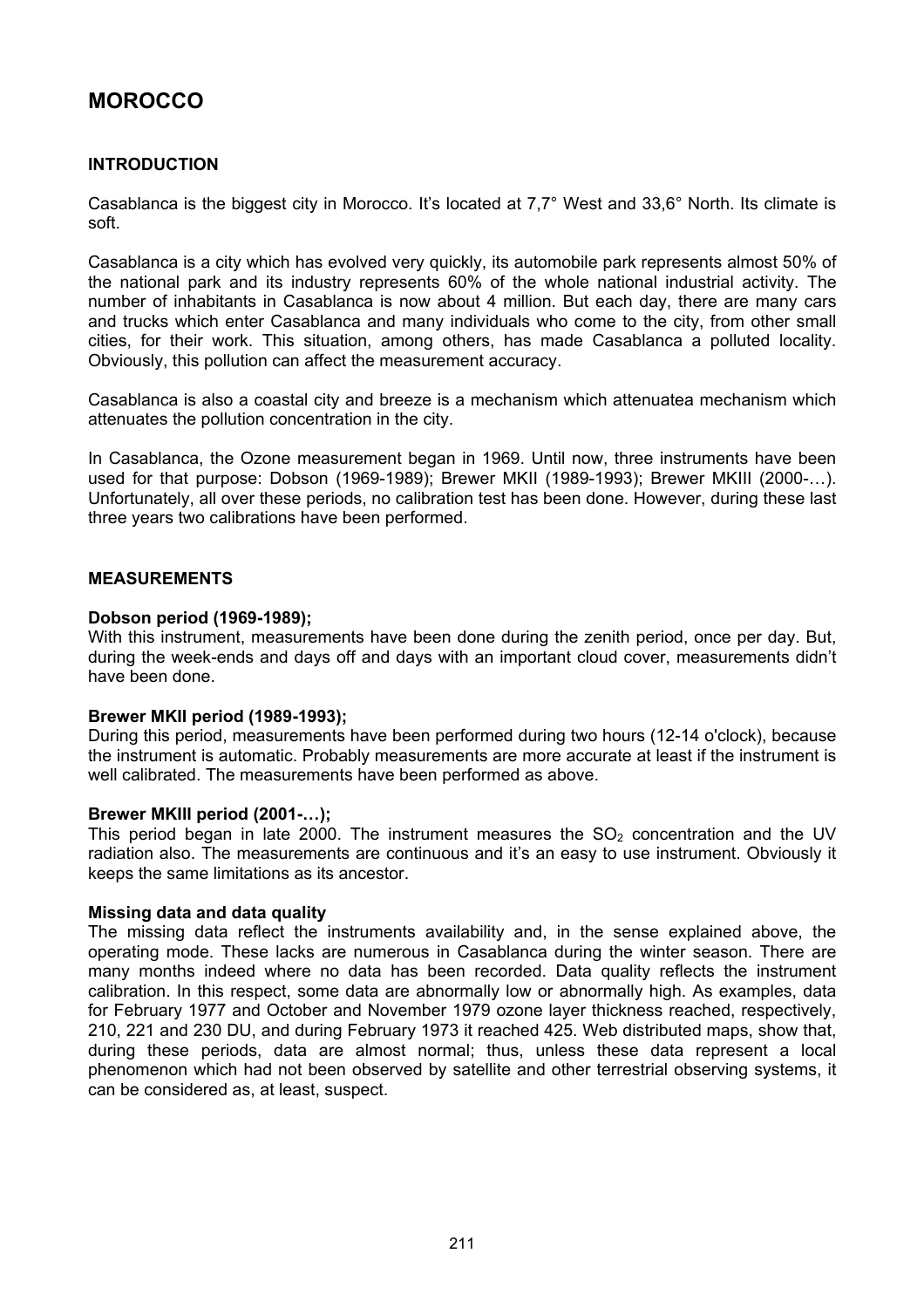**Evolution of the monthly average of the Ozone layer thickness to the vertical of Casablanca,**



Brewer MKIII has been exposed to several breakdowns. Thus, we have little series during interrupted periods. Data are available for February 2002, September 2007, and from January to March 2008.

## **EVOLUTION OF THE ANNUAL OZONE LAYER TO THE VERTICAL OF CASABLANCA**

The annual Ozone layer thickness to the vertical of Casablanca, has two characteristics; The first is its general decay and the other is its bimodal shape. These two characteristics are made evident by the two trends put in the figure below. The other things that one has to mention are the years with missing data (1986-1988) and years with brewer instrument (1989-1983) which are separated from the other with the blue vertical bar in the figure below.



**Annual average of Ozone layer thickness in Casablanca.**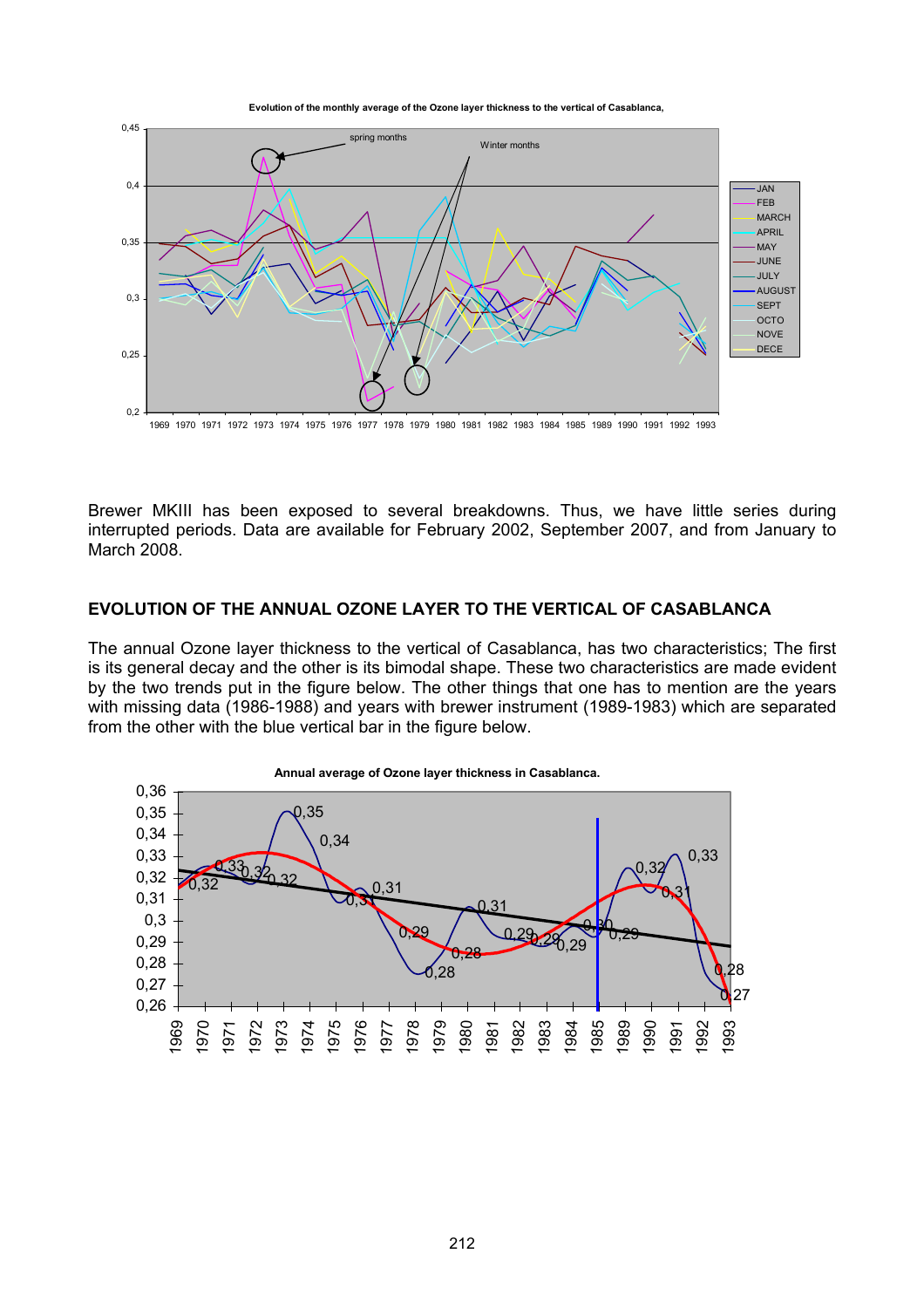# **SEASONAL EVOLUTION OF OZONE LAYER TO THE VERTICAL OF CASABLANCA**

In general, Spring is the season where ozone is at the highest level and autumn is the season where it is at its lowest level. There is, however, some years where winter is the lowest level. These years coincide with the years mentioned above as years with some suspect data in winter months. The bimodal shape is visible also in these curves.



## **ANNUAL RHYTHM OF THE MONTHLY EVOLUTION OF THE OZONE LAYER TO THE VERTICAL OF CASABLANCA**

The annual rhythm, month by month, shown in the figure below, shows that there is an increase in the ozone layer between October and May and a decrease between May and September.



### **UV RADIATIONS**

The Brewer MK III measures also the UV radiations. The figure on the next page, presents the monthly evolution of ozone and the UV radiation during the year 2001. The UV radiation's curve is similar to direct radiation, i.e., it increases during the summer and decreases during the winter. What is curious is the positive correlation between the ozone and the UV radiation.